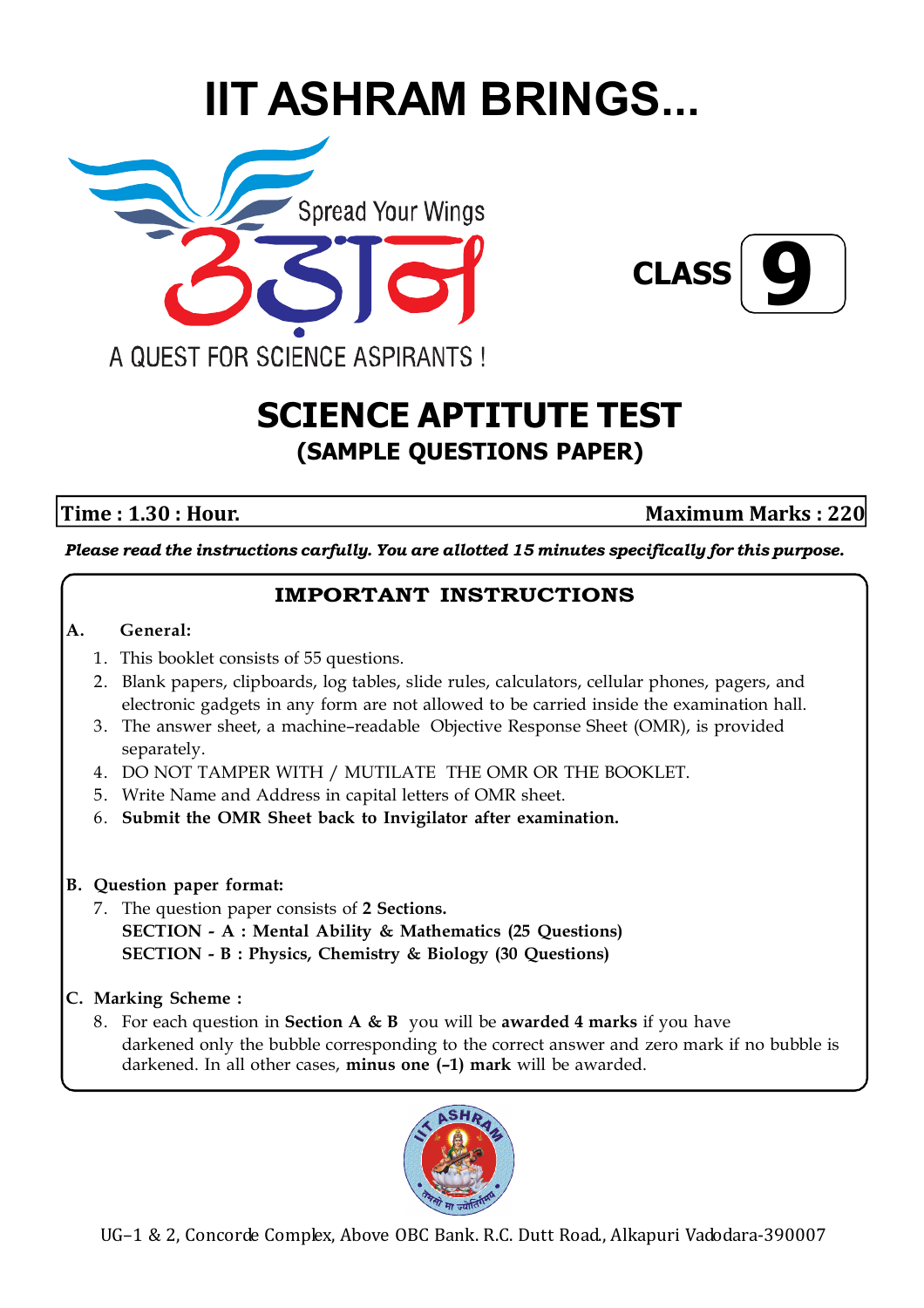#### **PAGE # 2 IIT ASHRAM CLASS - 9**

## **SECTION A**

#### **(ON MENTAL ABILITY)**

- 1. 17, 25, 37, 50, 65, 82, 101 (a) 25 (b) 17
	- (c) 101 (d) 65
- 2. Choose the odd-one out:
	- (a) 9 (b) 28
	- (c) 217 (d) 64
- 3. Find the missing term.



- (c) 68 (d) 66
- 4. Find the missing term :

B E I N T ?

- (a) R (b) S
- (c) U  $\qquad \qquad$  (d) Z
- 5. If FULFNHW is the code for CRICKET, then EULGH is the code for which word?
	- (a) PRIDE (b) BRIDE
	- (c) BLADE (d) BLIND
- 6. If the numbers from 5 to 85 which are exactly divisible by 5 are arranged in descending order, which would come at the eleventh place from the bottom?
	- (a) 35 (b) 45
	- (c) 50 (d) None
- 7. Five girls are standing facing to the west. Vinita is to the left of Rashmi. Gunjan is between Sweta and Arpana. Sweta is third from the right. Who is at the extreme left?
	- (a) Rashmi (b) Sweta
	- (c) Gunjan (d) Arpana
- 8. If T means  $\frac{1}{2}$ , R means  $\frac{1}{2}$  P means  $\frac{1}{2}$ , M means  $'$ :  $'$ ,  $'$ ,  $'$  means  $'$  =',  $Q$  means  $'$   $>$ ' and  $N$  means  $'$   $<'$ , then which one of the answer is correct?
	- (a) 5 P 6M 10 R 8 T 7 N 10 T 7
	- (b) 2 R 6 T 8 P 3 Q 7 R 2 P 3
	- (c) 35 M 5 T 2 R 12 N 6 P 3
	- (d) 35 R 8 P 2 M 4 T 10 S 10 P 3 T 7
- 9. If '+' means 'divided by'; '–' means 'multiplied by'; ' $\times$ ' means 'minus' and ' $\div$ ' means 'plus'; then  $8 + 6 - 2 \div 4 \times 4 = ?$ 
	- (a) 12 (b)  $\frac{1}{3}$ 8

(c) 
$$
-\frac{52}{9}
$$
 (d)  $1\frac{1}{2}$ 

10. Find the missing term



11. Find the value of

|          | $1 + x^{a-b} + x^{a-c}$ + $1 + x^{b-c} + x^{b-a}$ + $1 + x^{c-a} + x^{c-b}$ |  |
|----------|-----------------------------------------------------------------------------|--|
| (a) 0    | $(b)$ 1                                                                     |  |
| (c) $-1$ | $(d)$ 2                                                                     |  |

12. In quadratic polynomial  $ax^2 + bx + c$ , which when divided by  $(x - 1)$ ,  $(x - 2)$  and  $(x - 3)$ leaves remainders of 11, 22, and 37 respectively then find  $5a + 4b + 2c = ?$ 

| (a) $35$ | (b) $36$ |  |
|----------|----------|--|
| (c) 37   | (d) 38   |  |

13. The sides of a triangle ABC are as shown in the given figure. Let D be any internal point of this triangle and let e, f, and g denote the distance between the point D and the sides of the triangle. The sum  $(5e + 12f + 13g)$  is equal to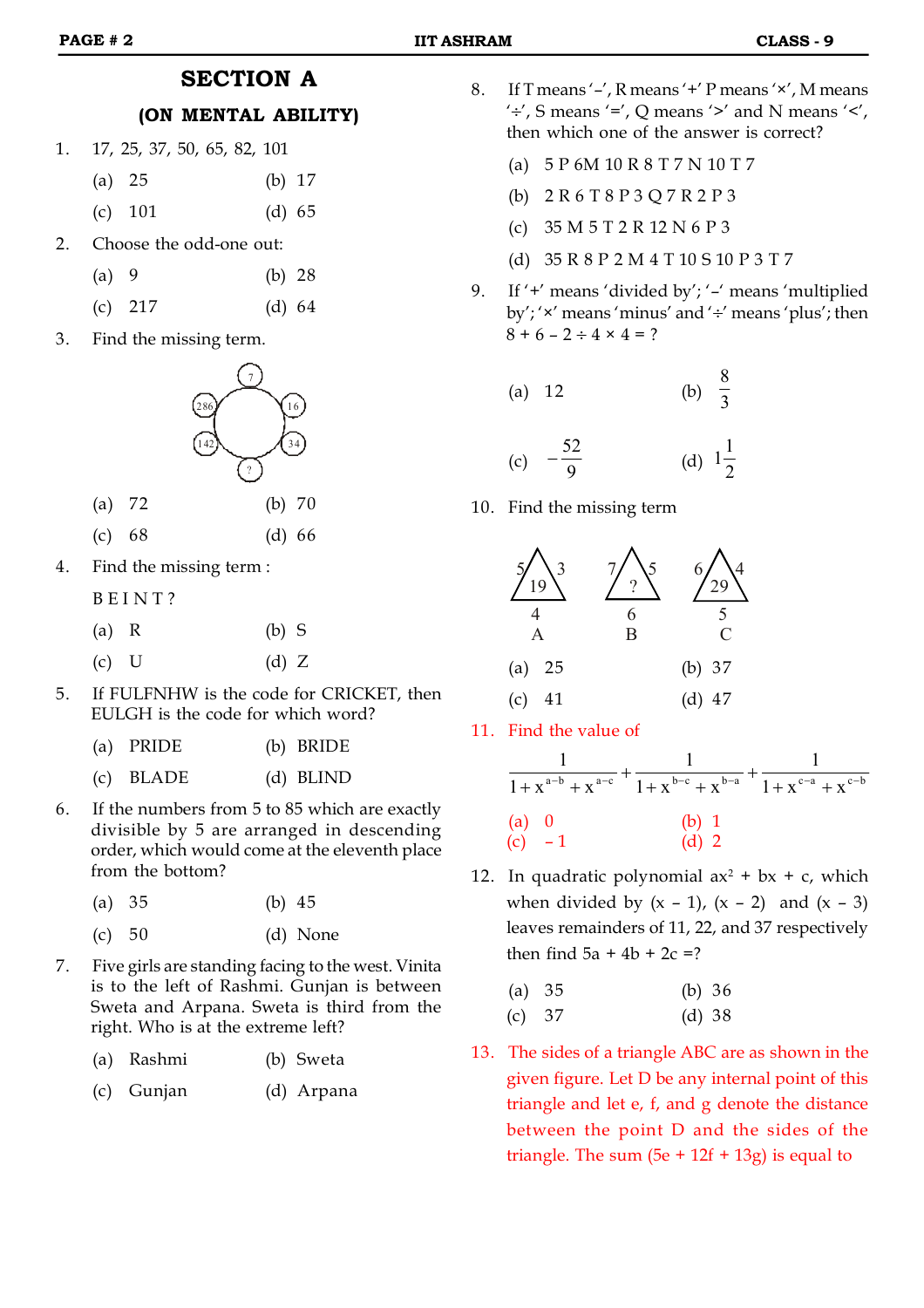



(a) 120 (b) 90

(c) 60 (d) 30

14. Three sides of a regular hexagon, no two of which share a vertex of the hexagon are exteded to form an equilateral triangle. The perimeter of the triangle thus formed is p times the perimeter of the original hexagon where p equals

(a) 
$$
\frac{1}{3}
$$
 (b)  $\frac{1}{2}$   
(c)  $\frac{3}{2}$  (d)  $\frac{2}{3}$ 

- 15. Solution set of the
	- equation  $3^{2x^2} 2 \cdot 3^{x^2 + x + 6} + 3^{2(x+6)} = 0$  is (a)  $\{-3, 2\}$  (b)  $\{6, -1\}$ (c)  $\{-2, 3\}$  (d)  $\{1, -6\}$
- 16. A minute hand of a table clock is 3 cms long. How far its tip move in 20 minutes

| (a) $10 \text{ cms}$ | $(b)$ 9 cms |
|----------------------|-------------|
|                      |             |

- $(c)$  22 cms 44 cms
- 17. A chord of length 10 cms subtends and angel of  $120^{\circ}$  at the centre of the circle. Calculate its shortest distance from centre.

(a) 
$$
\frac{3}{\sqrt{3}} \text{cms}
$$
 (b)  $\frac{4}{\sqrt{3}} \text{cms}$   
(c)  $\frac{5}{\sqrt{3}} \text{cms}$  (d)  $\frac{6}{\sqrt{3}} \text{cms}$ 

18. An equilateral triangle is inscribed in a circle of radius 6 cms. Find its sides.

|  | (a) $4\sqrt{3}$ cms |  | $(b)$ 6cms |
|--|---------------------|--|------------|
|--|---------------------|--|------------|

(c) 8cms (d) 10cms

- 19. If  $x = \frac{1}{1}$  $2 + \sqrt{3}$  $=$  $\sqrt{3}$ , find the value of  $x^3 - x^2 - 11x$ (a)  $-4$  (b)  $-3$  $(c) -2$  (d) -1  $x = \frac{\sqrt{a+2b} + \sqrt{a-2b}}{\sqrt{a^2 + 2b^2}}$  $=\frac{\sqrt{a+2b}+\sqrt{a-2}}{\sqrt{a^2+2b^2}}$
- 20. If  $a + 2b - \sqrt{a} - 2b$  $\frac{1}{x+2b} - \sqrt{a-2b}$  find the value of  $x^2 + 1$ x  $^{+}$ (a) a b (b) b a (c) a  $\overline{2b}$  (d) 2a b
- 21. The ratio of the factorial of a number x to the square of the factorial of another number, which when increased by 50% gives the required number, is 1.25. Find the number x. (n factorial is  $1.2.3...n$ )
	- (a)  $6$  (b)  $5$
	- (c) 9 (d) 11
- 22. Find the two numbers such that their sum, their product and the differences of their squares are equal.

(a) 
$$
\left(\frac{3+\sqrt{3}}{2}\right)
$$
 and  $\left(\frac{1+\sqrt{2}}{2}\right)$  or  $\left(\frac{3+\sqrt{2}}{2}\right)$  and  $\left(\frac{1+\sqrt{2}}{2}\right)$   
\n(b)  $\left(\frac{3+\sqrt{7}}{2}\right)$  and  $\left(\frac{1+\sqrt{7}}{2}\right)$  or  $\left(\frac{3+\sqrt{6}}{2}\right)$  and  $\left(\frac{1-\sqrt{6}}{2}\right)$   
\n(c)  $\left(\frac{3-\sqrt{5}}{2}\right)$  and  $\left(\frac{1-\sqrt{5}}{2}\right)$  or  $\left(\frac{3+\sqrt{5}}{2}\right)$  and  $\left(\frac{1+\sqrt{5}}{2}\right)$ 

- (d) none of these
- 23. The remainder when  $10^{10} + 10^{100} + ... + 10^{10000000000}$ is divided by 7 is

(a) 0 (b) 1 (c) 2 (d) 5

24. LCM of  $\frac{1}{3}$  and  $\frac{1}{5}$ and  $\frac{4}{7}$ 3 2

> (a)  $\frac{1}{3}$ 2 (b)  $\frac{1}{5}$ 4 (c)  $\frac{-}{15}$ 2 (d) 15 4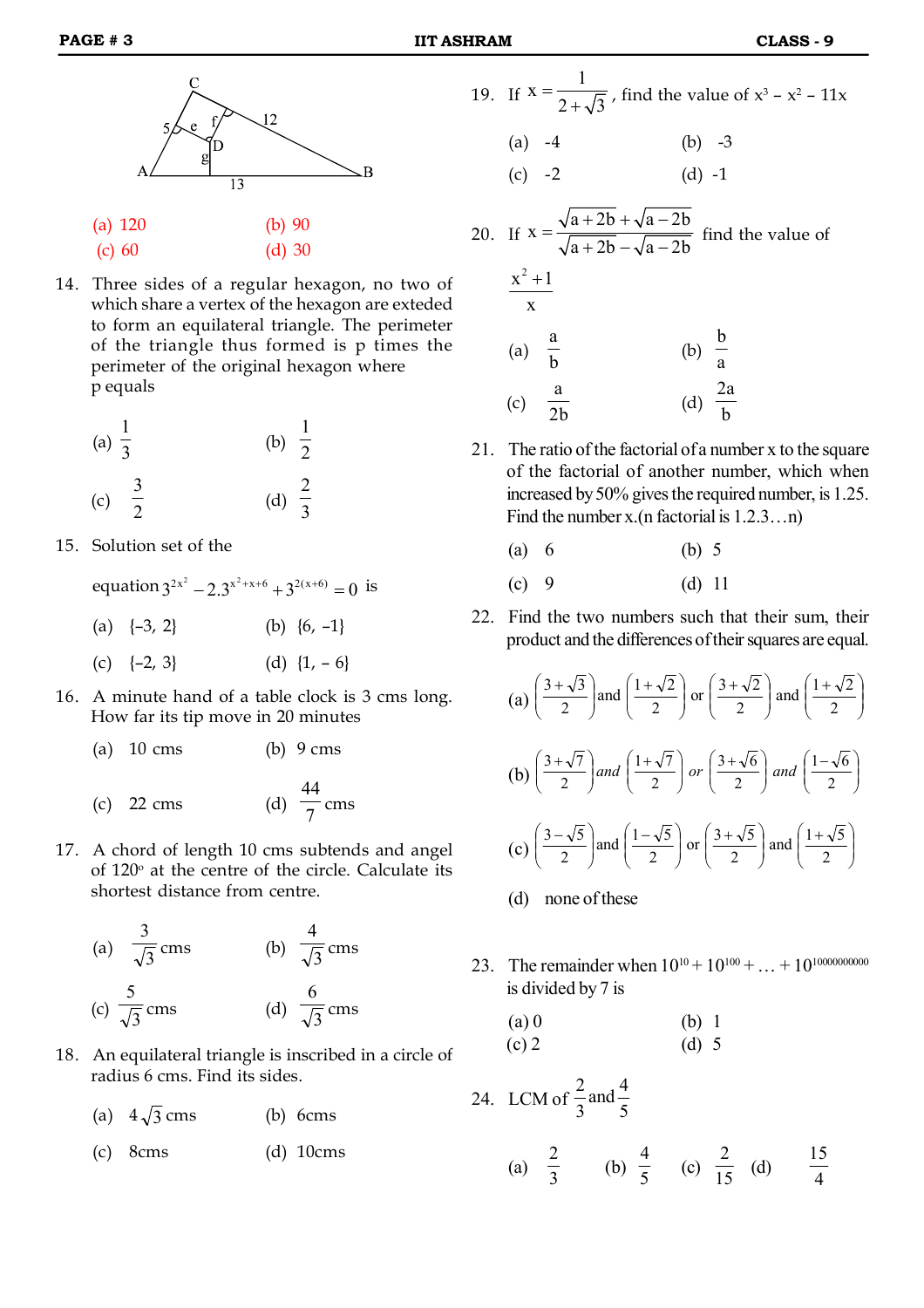25. In the given figure, then sum of all the angle is equal to K right angles, then K is equal to



(c)  $14$  (d)  $16$ 

#### **SECTION B**

#### **(ON MATHEMATICS)**

- 1. Ultrasonic, Infrasonic and audible waves travel through a medium with speeds  $V_u, V_i$  and *Va* respectively, then
	- (a)  $V_u$ ,  $V_i$  and  $V_a$  are nearly equal
	- (b)  $V_u \geq V_a \geq V_i$
	- $V_u \leq V_a \leq V_i$
	- (d)  $V_a \leq V_u$  and  $V_u \approx V_i$
- 2. The distance between two consecutive crests in a wave train produced in a string is 5 cm. If 2 complete waves pass through any point per second, the velocity of the wave is
	- (a)  $10 \text{ cm/sec}$  (b)  $2.5 \text{ cm/sec}$
	- (c)  $5 \text{ cm/sec}$  (d)  $15 \text{ cm/sec}$
- 3. A tank 5 *m* high is half filled with water and then is filled to the top with oil of density 0.85 *g*/*cm*<sup>3</sup> . The pressure at the bottom of the tank, due to these liquids is
	- (a) 1.85 *g*/*cm*<sup>2</sup> (b) 89.25 *g*/*cm*<sup>2</sup>
	- (c) 462.5 *g*/*cm*<sup>2</sup> (d) 500 *g*/*cm*<sup>2</sup>
- 4. A wooden block of volume 1000 *cm*<sup>3</sup> is suspended from a spring balance. It weighs 12 *N* in air. It is suspended in water such that half of the block is below the surface of water. The reading of the spring balance is
	- (a) 10 *N* (b) 9 *N*
	- (c) 8 *N* (d) 7 *N*

5. A body of mass 2 *kg* slides down a curved track which is quadrant of a circle of radius 1 *metre*. All the surfaces are frictionless. If the body starts from rest, its speed at the bottom of the track is



- (a) 4.43 *m*/*sec* (b) 2 *m*/*sec*
- (c) 0.5 *m*/*sec* (d) 19.6 *m*/*sec*
- 6. The kinetic energy of a body decreases by 36%. The decrease in its momentum is

| (a) $36\%$ | (b) $20\%$ |
|------------|------------|
|            |            |

- (c) 8% (d) 6%
- 7. A body has speed *V*, 2*V* and 3*V* in first 1/3 of distance *S,* seconds 1/3 of *S* and third 1/3 of *S* respectively. Its average speed will be
	- (a) *V* (b) 2*V*

(c) 
$$
\frac{18}{11}V
$$
 (d)  $\frac{11}{18}V$ 

- 8. Two trains one of length 100 *m* and another of length 125 *m*, are moving in mutually opposite directions along parallel lines, meet each other, each with speed 10m/s. If their acceleration are  $0.3 \text{m/s}^2$  and  $0.2 \text{m/s}^2$  respectively, then the time they take to pass each other will be
	- (a)  $5 s$  (b)  $10 s$
	- (c)  $15 s$  (d)  $20 s$
- 9. A balloon rises from rest with a constant acceleration g/8 . A stone is released from it when it has risen to height *h.* The time taken by the stone to reach the ground is

(a) 
$$
4\sqrt{\frac{h}{g}}
$$
 (b)  $2\sqrt{\frac{h}{g}}$   
(c)  $\sqrt{\frac{2h}{g}}$  (d)  $\sqrt{\frac{g}{h}}$ 

- 10. How far does sound travel in air when a tuning fork of frequency 250 Hz completes 50 vibrations? The speed of sound in air is 340 m/s.
	- (a) 1.36 metre (b) 50 metre
	- (c)  $0.74$  metre (d)  $68$  metre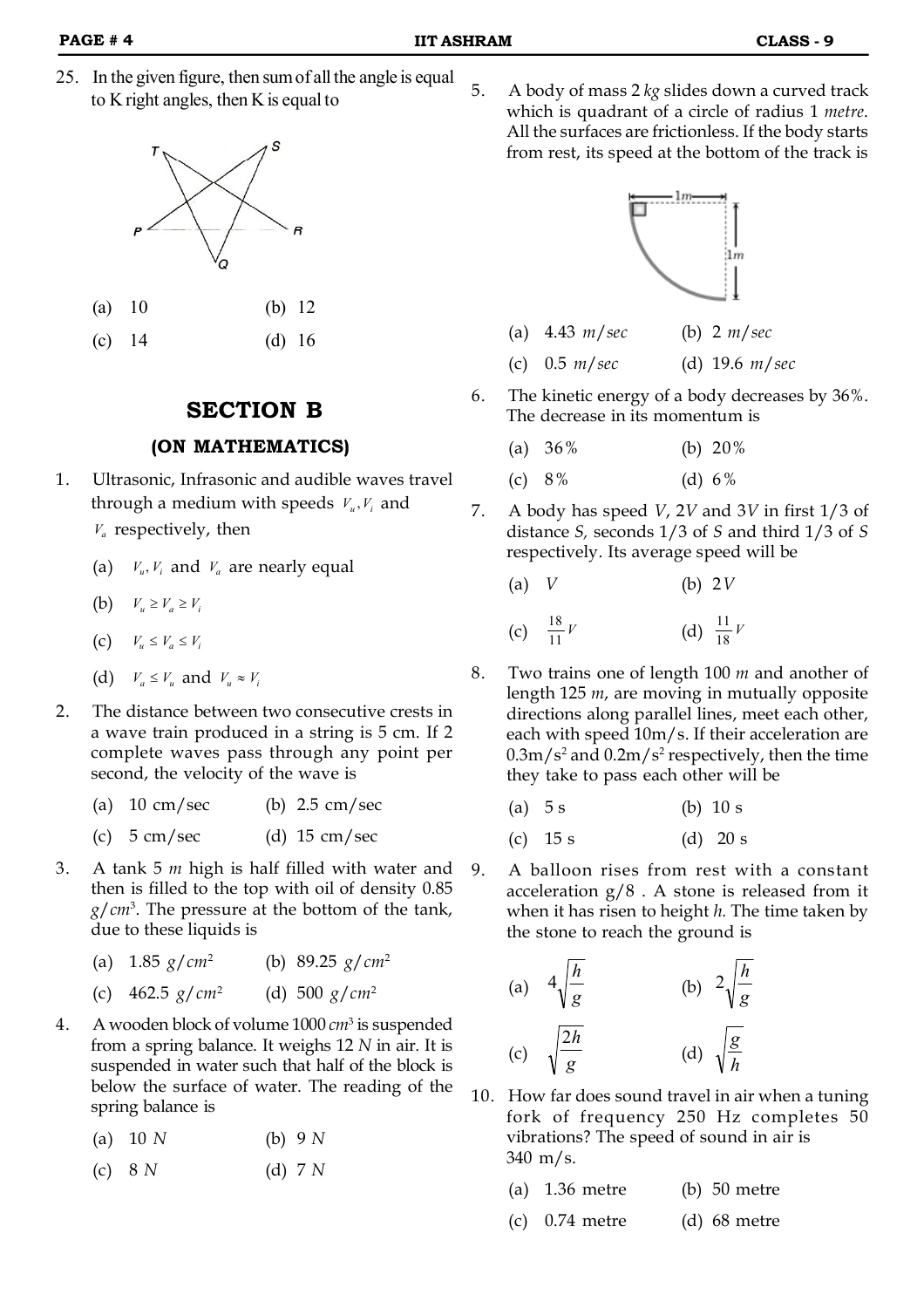- 11. Which of the following compound in which cation and anion has same no. of electrons?
	- (a) CaO (b) MgS
	- (c)  $MgO$  (d)  $MgCl<sub>2</sub>$
- 12. Find the total number of atoms present in 0.9g water

(a) 
$$
\frac{18}{0.9} \times N_A
$$
 (b)  $\frac{0.9}{18} \times N_A \times 2$ 

(c) 
$$
\frac{0.9}{18} \times N_A \times 2
$$
 (d)  $\frac{0.9}{18} \times N_A$ 

- 13. Which of the following contains the least number of molecules?
	- (a) 16 g carbon dioxide  $(CO_2)$
	- (b)  $8 \text{ g of oxygen } (O_2)$
	- (c)  $4 \text{ g of nitrogen (N}_2)$
	- (d)  $2 g$  of hydrogen  $(H_2)$
- 14. The mixture of sand and iodine can be separated by
	- (a) crystallisation
	- (b) sublimation
	- (c) distillation
	- (d) fractional distilhtion
- 15. Which of the following contains only one element.
	- (a) Marble (b) diamond
	- (c) glass (d) sand
- 16. Two elements *X* and *Y* have atomic weights of 14 and 16. They form a series of compounds *A*, *B*, *C*, *D* and *E* in which for the same amount of element *X*, *Y* is present in the ratio  $1: 2:3:4:$ 5. If the compound *A* has 28 parts by weight of *X* and 16 parts by weight of *Y*, then the compound of *C* will have 28 parts weight of *X* and
	- (a) 32 parts by weight of *Y*
	- (b) 48 parts by weight of *Y*
	- (c) 64 parts by weight of *Y*
	- (d) 80 parts by weight of *Y*
- 17. Which species contains more protons than electrons?
	- (a) Sodium atom (b) Sulphide ion
	- (c) Sulphur atom (d) Sodium ion
- 18. Formula of chloride of a metal  $M$  is  $MCl<sub>3</sub>$ . Formula of its phosphate is
	- (a)  $M(PO<sub>4</sub>)<sub>2</sub>$ (b)  $M_3PO_4$
	- $(c)$  MPO<sub>4</sub> (d)  $M_2PO_4$
- 19. In which of the following reactions there is no change in valency
	- (a)  $4KClO_3 \rightarrow 3KClO_4 + KCl$
	- (b)  $SO_2 + 2H_2S \rightarrow 2H_2O + 3S$
	- (c)  $BaO<sub>2</sub> + H<sub>2</sub>SO<sub>4</sub> \rightarrow BaSO<sub>4</sub> + H<sub>2</sub>O<sub>2</sub>$
	- (d)  $2BaO+O_2 \rightarrow 2BaO_2$
- 20. Which of the following mixtures are homogenous ?
	- (a) Oil and water
	- (b) Brass
	- (c) Kerosene and petrol
	- (d) Sugar and water
	- (e) Water and acetone
	- (g) Ammonia and water
	- (h) Sulphuric acid and water
	- (a)  $b, c, d, g, h$  (b)  $c, d, f$
	- $(c)$  b,e,g,h  $(d)$  c,d,e.h
- 21. Which of the following pteridophytes is known as 'Horse-tail' ?
	- (a) Rhynia (b) Selaginella
	- (c) Equisetum (d) None of these
- 22. A plant bearing two types of spores is termed as—
	- (a) Heterospory (b) Seed habit
	- (c) Homospory (d) All of these
- 23. In Pinus present only—
	- (a) Male cone
	- (b) Female cone
	- (c) Male and female cones
	- (d) All of these